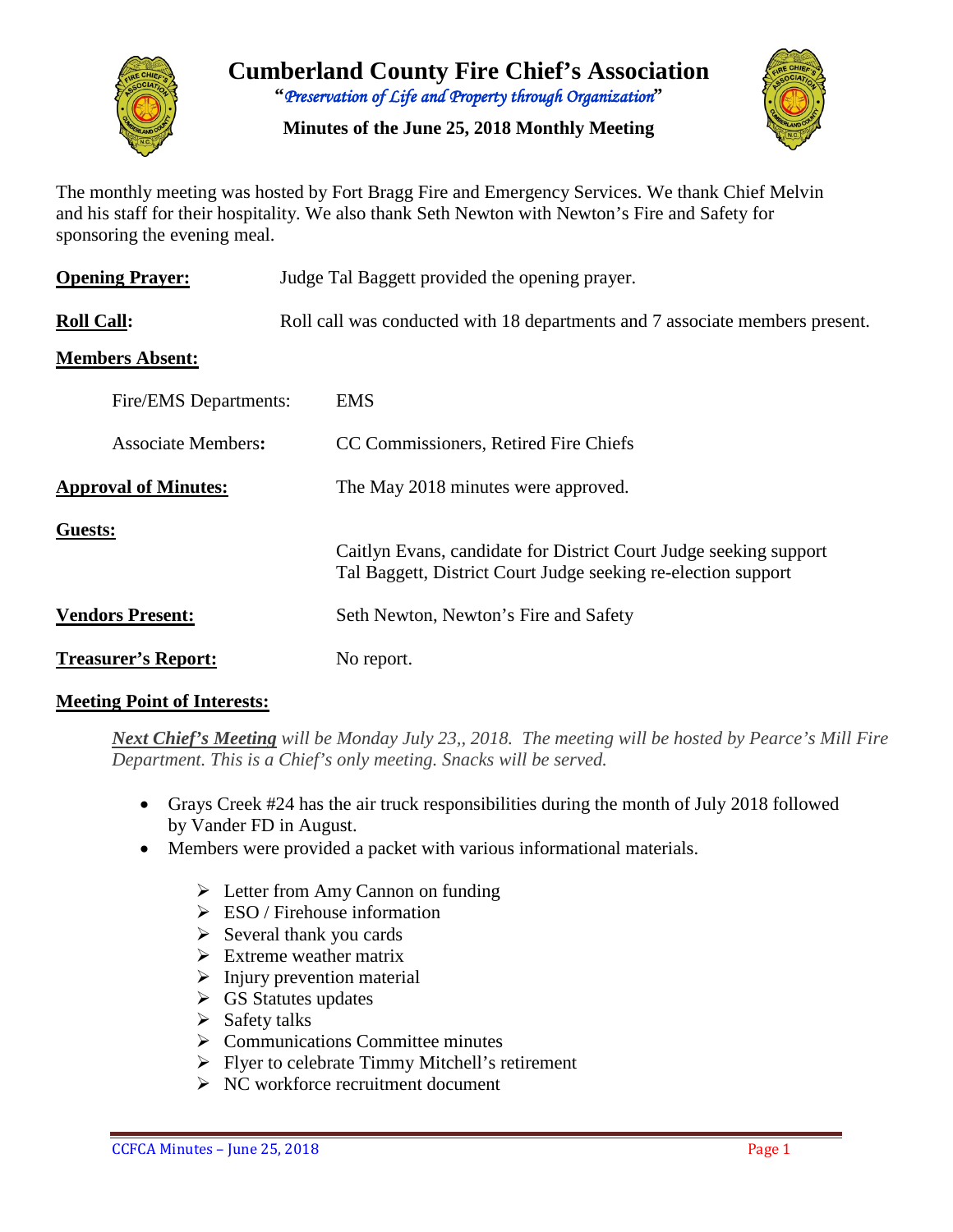## **OLD BUSINESS**

1. President Johnson discussed a change in the hosting of our web page. Due to enhancements in technology Strategy Performance our web-page master, has recommended some changes to our hosting platform. We should see some new benefits with the changes along with a small price reduction for our monthly hosting fee.

2. President Johnson gave an update on the new command bus. President Johnson stated that some of the new parts that were received were damaged. This has delayed the repairs to the bus.

3. President Johnson provided information on the ID Tag project. He asked all departments that have not submitted their listed ID Tag name request to submit them electronically broken down by color code as soon as possible. Production of the tags should begin next week. A special site will be set up in the future to electronically order replacement or new ID Tags based on our approved ID Tag Identification System.

4. In the absence of Chief Nobles, Chairman of the VWS (Recruiting & Retention) Committee, President Johnson updated the membership on the Volunteer Workforce Solution (VWS) grant through the North Carolina Association of Fire Chiefs (NCAFC) and the International Association of Fire Chiefs (IAFC) utilizing our association as the regional grant host. Chief Nobles will be in contact with all VFD's as we move forward.

5. President Johnson advised that AFG grants were delayed due to a Congressional inquiries. We are in a wait and see status.

6. President Johnson advised the members that the PSTF meeting date has been moved to late August or early September and once a final date is set everyone will be notified. Until then there will not be any further meetings this fiscal year.

7. President Johnson discussed and stressed the Valor awards and recognition breakfast coming up on June 28<sup>th</sup> at the Manna Church on Cliffdale Road sponsored by the Greater Fayetteville Area Chamber of Commerce. The breakfast event will begin promptly at 0730 hours. The class "A" uniform is the recommended dress for this event. He asked that each represented department display a Fire Apparatus or marked department vehicle. Each department that confirmed attendance has two (2) seats reserved through the CCFCA.

8. President Johnson discussed Legislative Day on June 13 in Raleigh NC. He stated that they did not know that the Firefighters were coming on this day. They were able to get some business accomplished. Four (4) Cumberland County Chief Officers represented the CCFCA in Raleigh.

9. President Johnson discussed equipment that we need to look at purchasing for our active violence program. This PPE will provide protection to our responders in the form of vests, plates and helmets. All of the equipment has been ordered. An additional LED helmet headlamp will be purchased in addition to the other needed items.

10. The transition to air cards from the Rockets will take place soon to save some additional funding and provide a better service. Please contact President Johnson ASAP if you have rockets that are still in service.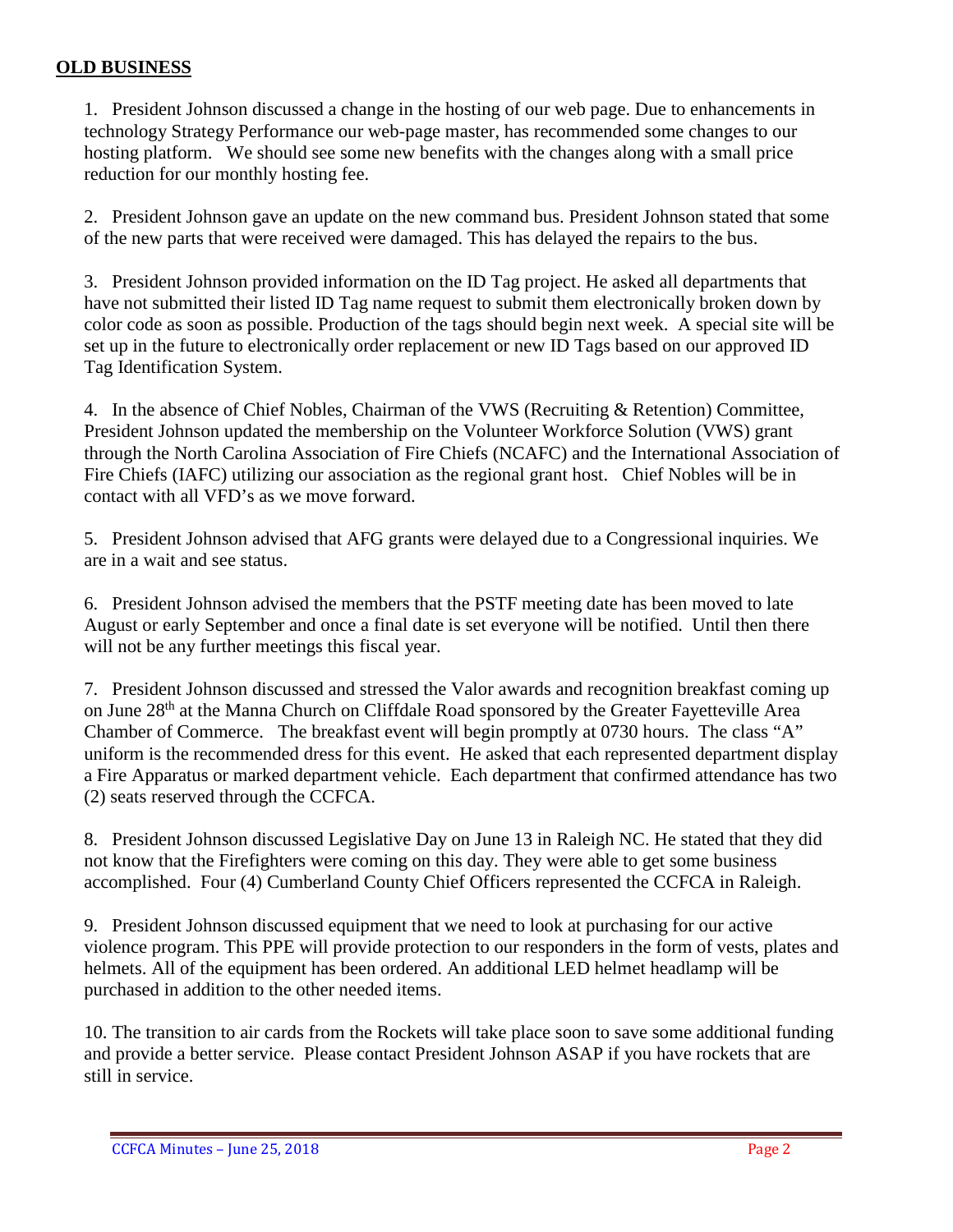### **NEW BUSINESS:**

- 1. President Johnson discussed the new Arson laws and provided a handout on same.
- 2. President Johnson asked that if a Chief Officer or a Chief Officer's wife or children still residing in the household are hospitalized to please reach out to the Association to let us know so that we can provide you with support.
- 3. President Johnson urged all Chiefs to pay close attention to the upcoming SAFRE conference in Raleigh during the week of August 8 through 11. There have been some voting procedure changes that we need to be aware of and we need to ensure that we vote. Voting is important. We will discuss and update during our July meeting.

## **COMMITTEE REPORTS:**

### **ID CARD/TECHNOLOGY COMMITTEE**

- **FYI.** Fire Chiefs are required to send a signed letter or memo with a firefighter requesting an ID Card. For any questions or an appointment contact 424-0694 or e-mail at [cjohnson.spfd@gmail.com](mailto:cjohnson.spfd@gmail.com)
	- No Report

## **FIRE PREVENTION/EDUCATION COMMITTEE** (To Be Determined)

E-Mail: JEveritte@ci.fay.nc.us

• No report.

**STANDARDS & POLICY COMMITTEE** A/C Kevin Murphy (SPFD # 13) Chairperson, E-Mail: [kmurphy1903@gmail.com](mailto:kmurphy1903@gmail.com)

• Chief Murphy discussed the severe weather matrix.

### **MEMORIAL COMMITTEE** Chief R. Marley (Pearce's Mill) Chairperson,

E-Mail: [pmfd0301@nc.rr.com](mailto:pmfd0301@nc.rr.com)

• Chief Marley advised everyone that this year's event will be Saturday October 13, 2018.

### **AUTOMATIC AID/MUTUAL AID COMMITTEE** Chief Joe Marsh (GCFD # 24) Chairperson, E-Mail: [gcfd24@nc.rr.com](mailto:gcfd24@nc.rr.com)

• No Report

## **FINANCE COMMITTEE** Deputy Chief Freddy Johnson Jr. (Stoney Point) Chairperson, E-Mail: [spfd1302@nc.rr.com](mailto:spfd1302@nc.rr.com)

• No report.

**RESCUE COMMITTEE** Deputy Chief Hank Harris (Cotton FD) Chairperson,

E-Mail: [cfd402@nc.rr.com](mailto:cfd402@nc.rr.com)

No report.

CCFCA Minutes – June 25, 2018 Page 3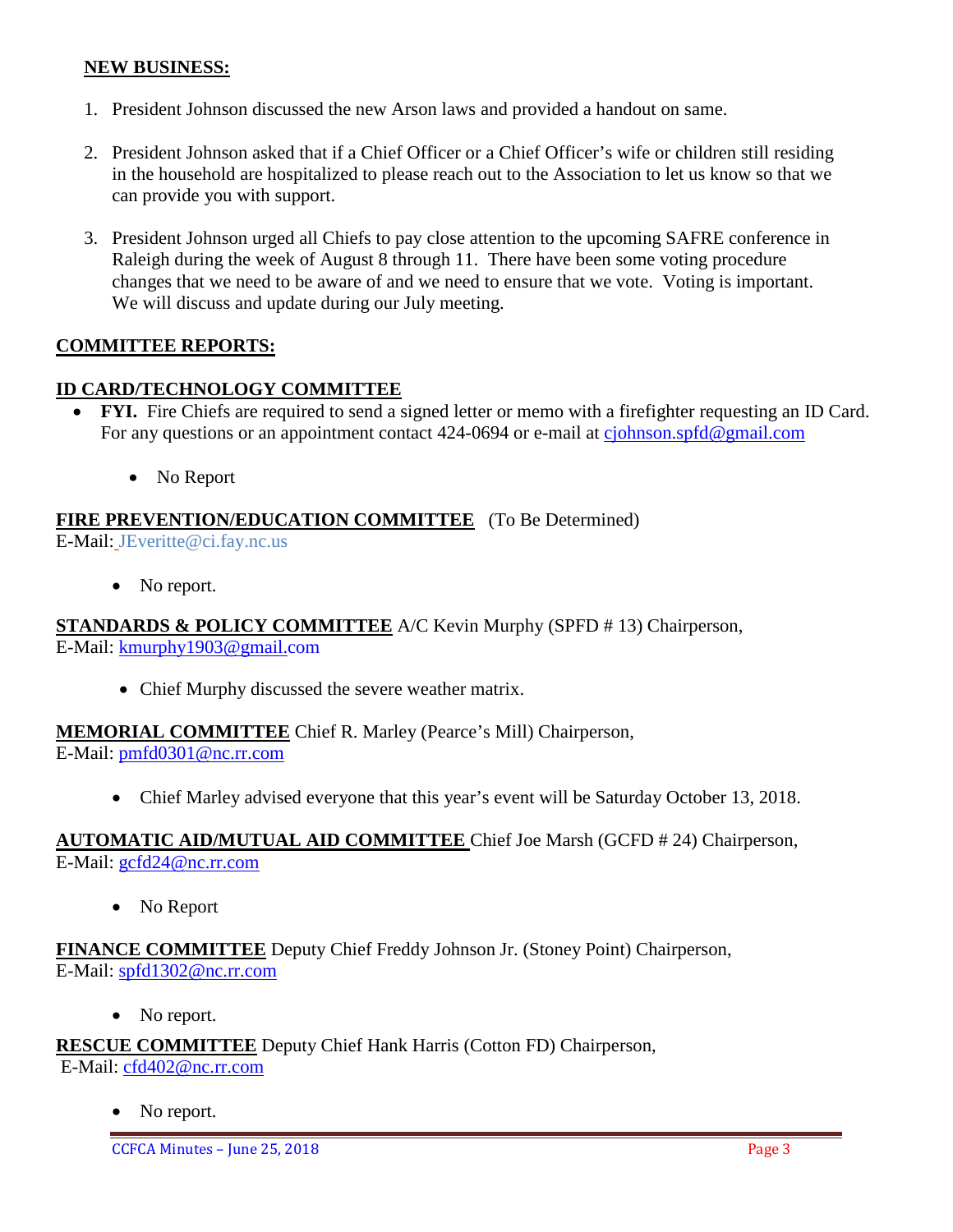# **COMMUNICATIONS /DISPATCH STEERING / AVL COMMITTEE** Chief Chuck Hodges (Hope

Mills FD), Chairperson, E-Mail: clhodges@townofhopemills.com

• Chief Hodges advised everyone that minutes were in the packets. Chief McLamb discussed the issues with the Freedom App. President Johnson asked any Chief Officer that is interested in downloading the Freedom App on his or her smart phone to please let him know.

**KNOX BOX COMMITTEE** - Emergency Management Officer Gene Booth (Emergency Services) Chairperson, E-Mail: [wbooth@co.cumberland.nc.us](mailto:wbooth@co.cumberland.nc.us)

• Mr. Booth discussed using the Knox boxes at all schools. All schools are equipped with Knox Boxes and every Fire Department has a key issued to fit the Knox box. Further information on a Knox box program will be forthcoming

**FIREHOUSE STEERING COMMITTEE** – Fire Chief T. J. McLamb (SLFD # 22) Chairperson, E-Mail: [tmclamb@spring-lake.org](mailto:tmclamb@spring-lake.org)

• President Johnson stated that we received the itemized invoice from ESO Firehouse Software for our annual maintenance contract. He reminded the members that CCFCA furnishes FH Web Edition which provides one user per fire district. Additional users as well as additional specialty modules such as Firehouse Inspections, staffing, mapping or FH analytical modules are the responsibility of the requesting fire district for which they will be billed. Our annual FH Service Maintenance Contract for the up-coming Fiscal Year 2018-19 costs \$ 44,145.00.

# **ASSOCIATE MEMBERS REPORT**

# **EMERGENCY SERVICES DIRECTOR/ ECC-911 (**Tracy Jackson **–** Interim Director),

E-Mail: [tjackson@co.cumberland.nc.us](mailto:tjackson@co.cumberland.nc.us)

• Director Beeman announced that he would be taking the Directors job for Durham City / County Communications. He thanked everyone for their support over the last 6 years. Assistant County Manager Tracy Jackson will serve as the interim Director. President Johnson thanked Director Beeman for his years of service with Cumberland County and our Association and wished him well in his new endeavors in Durham.

**EMS DIRECTOR:** Brian Pearce, Director E-Mail: bpearce@capefearvalley.com

• No report.

**HAZMAT:** AC Robert Brinson, FFD - POC telephone for HAZMAT is 584-9550, E-Mail: [rbrinson@ci.fay.nc.us](mailto:rbrinson@ci.fay.nc.us)

• No report.

**FORESTRY DISTRICT** Craig Gottfried, County Ranger, E-Mail: [craig.gottfried@ncagr.gov](mailto:craig.gottfried@ncagr.gov)

• No report.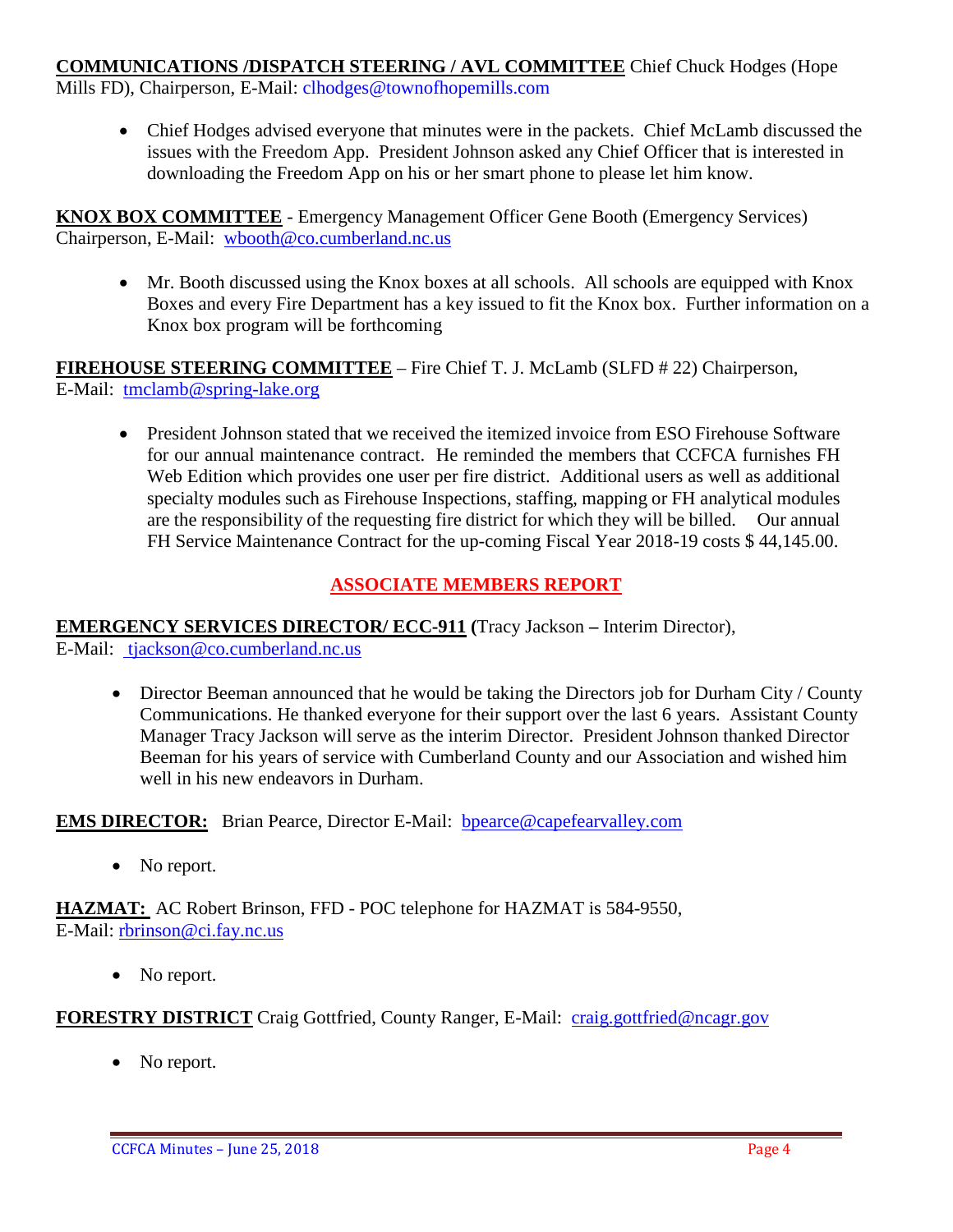**FTCC** Steve Drew, E-Mail: [drews@faytechcc.edu](mailto:drews@faytechcc.edu)

• Mr. Buckey discussed the upcoming active violence classes

**SHERIFF'S OFFICE** Sheriff Wright (Sr. Sgt. Steven Hodges – ATF)

• No report.

**NC HIGHWAY PATROL** – Major Freddy Johnson Jr. SHP Special Operations. E-Mail: [fljohnson@ncshp.org](mailto:fljohnson@ncshp.org)

• Major Johnson advised everyone about a commercial that he saw in Horry County SC on volunteer recruitment.

**COUNTY MANAGERS OFFICE** – Assistant County Manager Tracy Jackson E-Mail: [tjackson@co.cumberland.nc.us](mailto:tjackson@co.cumberland.nc.us)

• No report.

# **COUNTY COMMISSIONERS** Fire Commissioner John Keefe

• No report.

# **FOR THE GOOD OF THE ASSOCIATION:**

- Chief Hodges invited all of the departments to participate in the Hope Mills  $4<sup>th</sup>$  of July parade. Line up on Cameron Road and be on site no later than 0915.
- Chief Melvin advised the members that Fort Bragg had opened two new fire stations to better serve Fort Bragg. He also advised the members that the department would be undergoing inspections and audits during July and August 2018. He advised the Chiefs that they may be called and questioned about the automatic aid contracts with Fort Bragg as part of the audit. Chief Melvin also advised the members that Fort Bragg Fire and Emergency Services will celebrate their 100<sup>th</sup> anniversary in September 2018.
- Have safe  $4<sup>th</sup>$  of July Holiday -

**ADJOURNMENT:** A motion was made to adjourn by Chief Harris seconded by Deputy Chief Smith. The meeting was adjourned at 2035 hours.

Respectfully Submitted By:

*Freddy l. Johnson Sr. Mark A. Melvin*

Freddy L. Johnson Sr., CFO Mark A. Melvin, CFO Fire Chief / President Fire Chief / Secretary

## **1 Enclosures**

1. Cumberland County Fire Chief's Association – Attendance Roster 2018